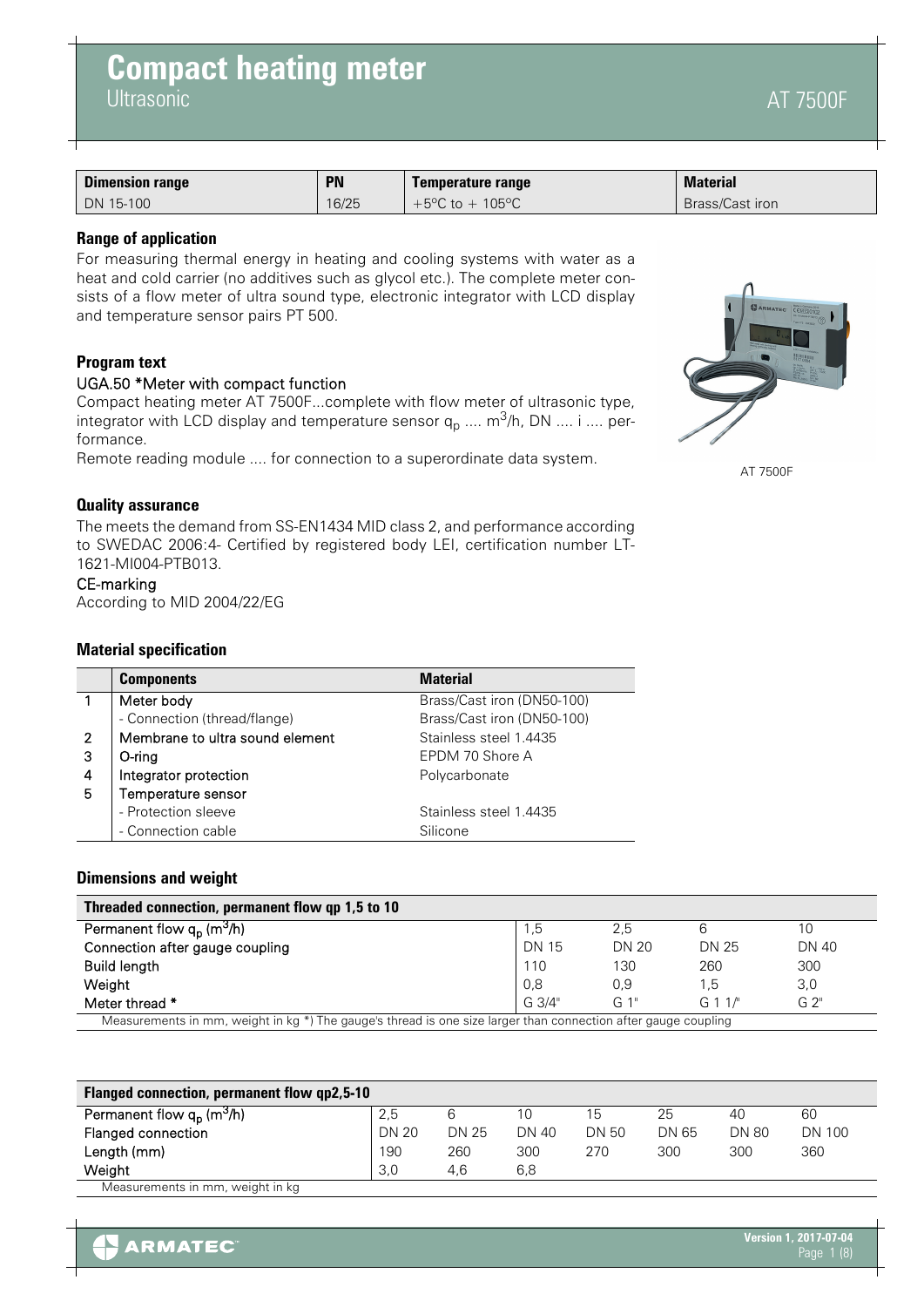

### **Function and design**

AT 7500F is a ultasonic thermal energy meter for measuring thermal energy in heating and cooling facilities with water as fluid (not glycol). Ideally for, as an example, district heating and  $6^{\circ}$ C/12 $^{\circ}$ C cooling systems. The meter consists of a flow meter of ultrasonic type, paired PT 500 temperature sensors and a separate electronic integrator with multifunction LCD display for display of accumulated energy and volume. There is also a possibility to read instantaneous values for flow, effect, temperature for inlet, return and temperature difference, max and minium values, and self test with error indication.

AT7500F has a flow meter of ultra sound type, without movable parts. This means that it is free from parts that can be worn out and, since it doesn't have any magnetic parts, is not sensitive of water with a high magnetite content. The flow meter is of direct ultrasonic type according to the duration difference method with an integrated sensor and receiver in each end of the meter pipe. Every measure cycle (one per second) is started by the up stream sensor sending an ultra sound impulse to the down stream receiver/sensor. The time interval between sent and recieved sgnal is calculated very precisesly by the flow meter. After that the sensors change function. The original receiving sensor now becomes the sending sensor and the ultrasonic signal is sent in the opposite direction. Once again the time interval between sent and received signal is calculated. The time interval in the flow direction is quicker than against the flow. By comparing this time difference the ultrasonic meter can accurately calculate the flow. The flow value is integrated with with the temperature loss over the circuit and the so called s k Kfactor, which is calculated and presented as energy amount on the display.

The meters are delivered as a standard with mains supply operation but battery operation is available as an option. The meter should always be installed in the colder pipe line, in other words the return pipe line in heating systems and the input pipe line on coolings systems.

The meter can be supplemented with a remote reading module of the type Mbus, pulse or 4-20 mA signal.

| <b>Flow meter</b>               | <b>DN</b> | 15    | 20    | 25    | 40    | 50    | 65   | 80    | 100   |
|---------------------------------|-----------|-------|-------|-------|-------|-------|------|-------|-------|
| Nominal flow, q <sub>p</sub>    | $m^3/h$   | 1.5   | 2.5   | 6     | 10    | 15    | 25   | 40    | 60    |
| Max flow, $q_s$                 | $m^3/h$   |       | 5     | 12    | 20    | 30    | 50   | 80    | 120   |
| Minimum flow, q <sub>i</sub>    | $m^3/h$   | 0.006 | 0.010 | 0.024 | 0.04  | 0.06  | 0,1  | 0.16  | 0,24  |
| Start flow                      | 1/h       | 2,5   | 4     |       | 20    | 40    | 50   | 80    | 120   |
| Overload flow                   | $m^3/h$   | 4.6   | 6.7   | 18.4  | 24    | 36    | 60   | 90    | 132   |
| Pressure loss by q <sub>p</sub> | mbar      | 75    | 100   | 128   | 140   | 140   | 75   | 80    | 75    |
| Dynamic measuring area (qp/qi)  |           | 250:  | 250:1 | 250:1 | 250:1 | 250:1 | 250: | 250:7 | 250:1 |

# **Flow meter**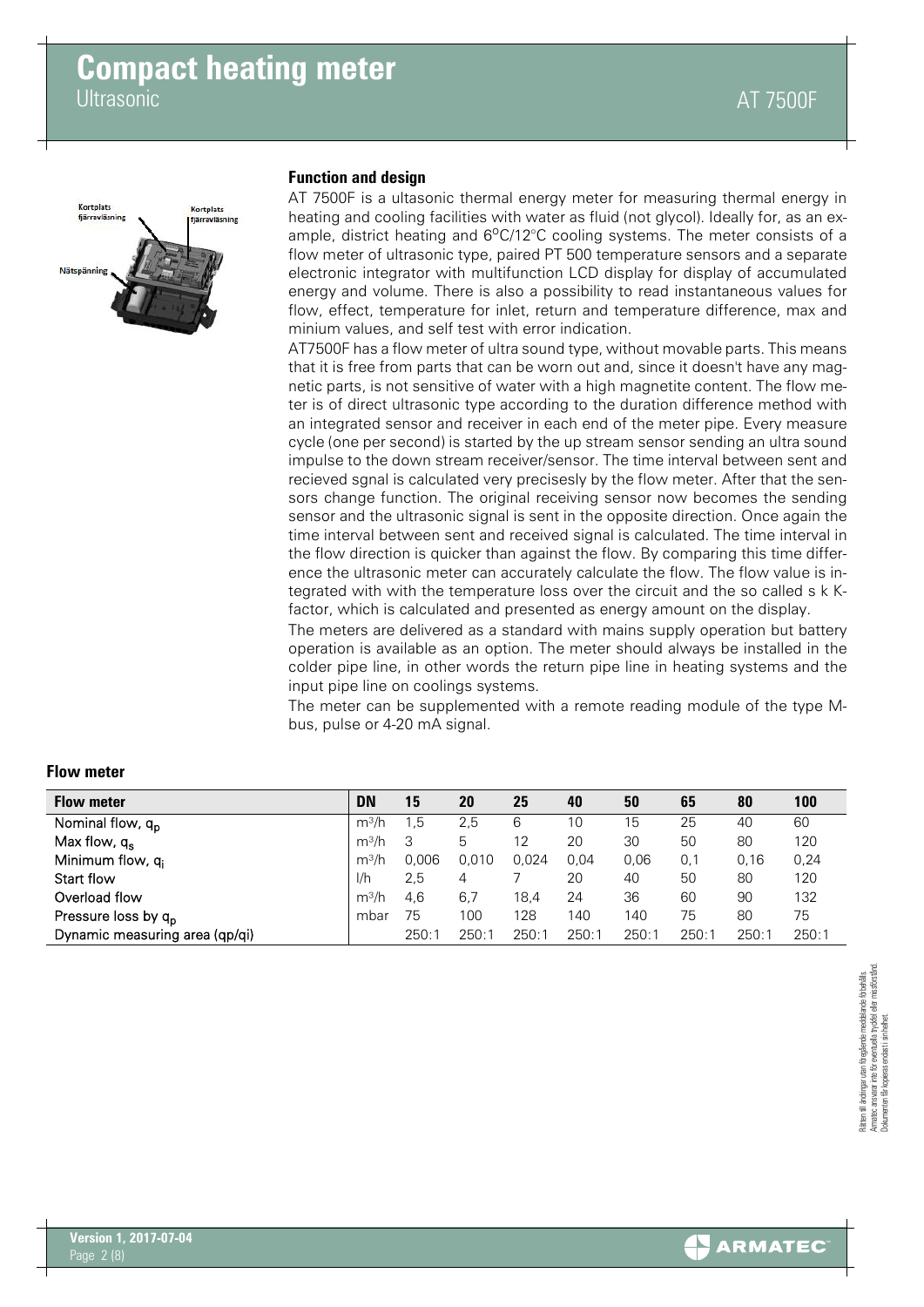# **Technical data**

| <b>Pressure and temperature</b>         |                                        |
|-----------------------------------------|----------------------------------------|
| Pressure                                | max 16 bar, max 25 bar flanged version |
| Temperature range                       | + 5°C to + 105°C                       |
| Measuring cycles (specified in seconds) |                                        |
| Volume                                  |                                        |
| Corded operation                        | $1/8$ sec                              |
| Battery                                 | 1 sec                                  |
| Temperature                             |                                        |
| Corded operation                        | 2 sec                                  |
| Battery                                 | 16 sec                                 |
| Energy, effect                          | 2 sec                                  |
| LCD                                     | 2 sec                                  |

# **Measuring characteristics**

| <b>Measuring characteristics</b>           |                                             |
|--------------------------------------------|---------------------------------------------|
| Normal flow $q_{p}$ - minimum flow $q_{i}$ | 250:1 (all models)                          |
| Max flow $q_s$ - normal flow $q_p$         | 2:1 (all models)                            |
| Temperature range media                    | $+5 - +105$ °C                              |
| Accuracy                                   | Class 2 according to EN 1434-1 (all models) |

# **Integrator**

| Integrator                                        |                                                           |
|---------------------------------------------------|-----------------------------------------------------------|
| Temperature range, T                              | 1- $+180$ °C                                              |
| Temperature difference range, $\Delta T$          | $3-177K$                                                  |
| Electromagnetic environment class                 | Class $E_1$                                               |
| Mechanical environment class                      | Class M 1                                                 |
| Surrounding temperature                           | $5-55$ °C                                                 |
| Storage temperature                               | $-25 - 70$ °C                                             |
| Protection class                                  | IP 54 (only flow sensor IP 68)                            |
| Display                                           | LC-display with 8 figure display with alternative symbols |
| Measure unit of consumed energy                   | kWh / MWh                                                 |
| Temperature sensor                                | PT 500, dual wire connection                              |
| Energy consumption                                | 230 VAC as an option 3,6 vDC lithium battery.             |
|                                                   |                                                           |
| Communication ports for remote reading            | 2 st                                                      |
| Data ports                                        | - Optic (according to EN 61107,                           |
|                                                   | data protocol according to EN 60870-5)                    |
| Length of cable between integrator and flow gauge | 1,5 m (DN15-20) 3m (DN25-100)                             |
| Measurements (BxHxD)                              | 100x90x54 mm                                              |

# **Temperature sensor**

| <b>Temperature sensor, paired</b> |                                          |
|-----------------------------------|------------------------------------------|
| Resistance elements               | Platina Pt 500 according to DIN EN 60751 |
| Temperature range                 | $-20-+150$ °C                            |
| Insert length/diameter, standard  |                                          |
| Threaded meter DN 15 - DN 40      | DN 15-25 45 mm/5,2 mm, 2 m               |
| Flange meter DN 20-40             | DN 20-25 45 mm/5,2 mm                    |
| Flange meter DN 50-100            | DN 50-100 45 mm/5,2 mm                   |
| PTB approval                      | K 7.2                                    |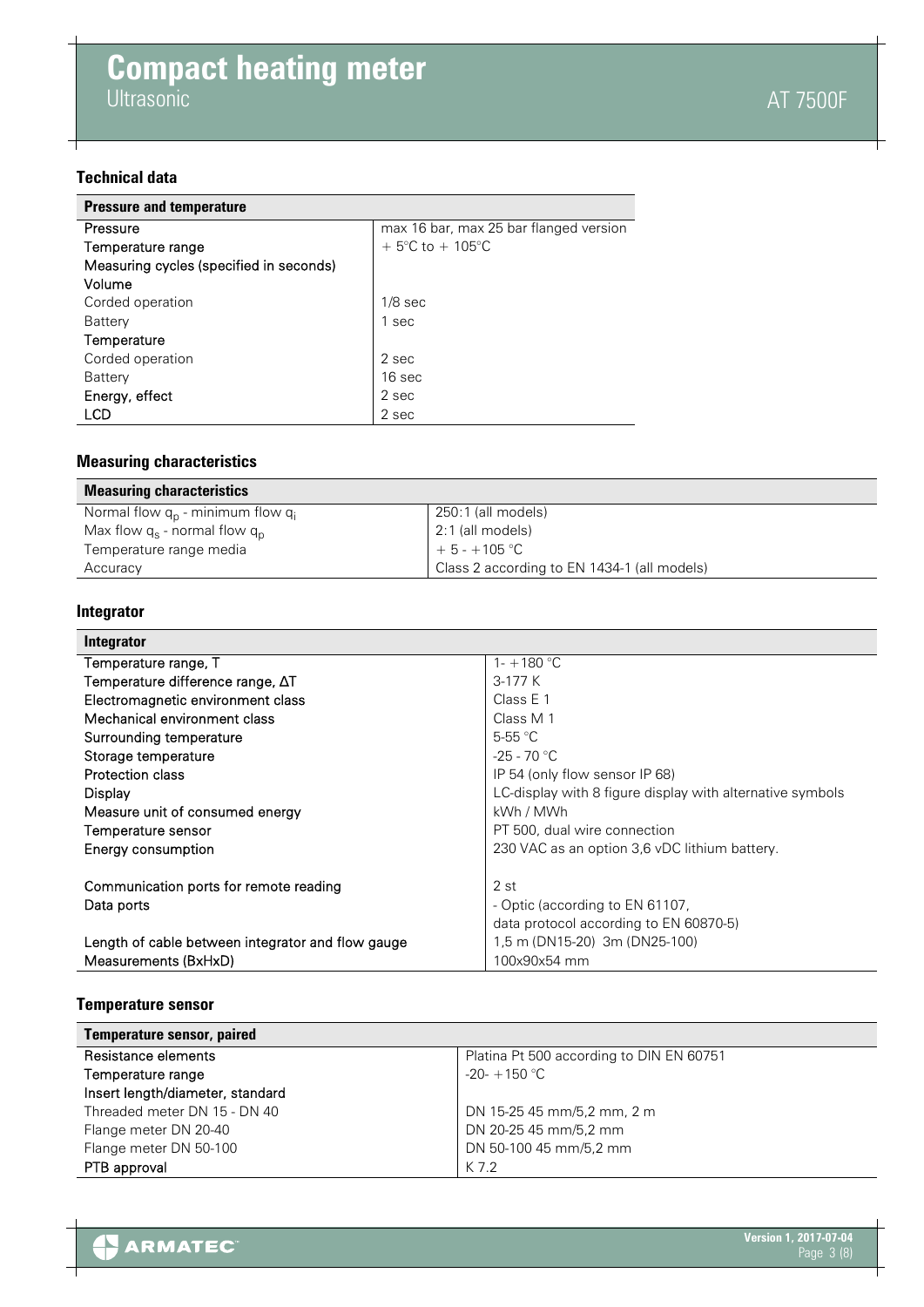### **Consumption register**

The comsumption register is shown on a 8 figure LCD where the values for energy, effect, volume, volume flow, temperature inlet and return, split T and eventual error code is displayed.

The necessary settings and changes are possible when the optical interface or through M-bus.

### **Display menus**

The energy meter has a LCD-display with 8 figures for main values and 6 different menus. Through a simple button press on the rise key (black button) you will be moved between different measure values within a menu group. To cyclically browse between the 6 different menu groups you hold the rise key (black button) down for 3-4 seconds.

The six different menus that are shown are specified below:

### 1: Main menu

- Accumulated consumption (energy volume)
- Instantaneous values (effekt, flow, temperature, delta T)

### 2: Reading menu

- Consumption values on a specific date

### 3: Information menu

- Software version
- Current date and time
- Next target day
- Settings of tariff values
- Breaking point settings between heating and cooling gauging
- adjusted M-Bus addresses
- 4: Pulse values
- Pulse input 1 and 2 (pulse numbers)
- Pulse output 1 and 2 (pulse numbers)
- 5: Tariff menu
- 6: Month menu
- Monthly consumption values
- 7. Cooling register

### **Sizing**

Sizing the meter with flow between  $q_p$  and  $q_s$ . Do not oversize, if there are more than one possible size, pick the smaller one, control that the pressure loss isn't to big (max 250 mbar). This meter type can not be worn out through overload, since it lacks movable parts. If the nominal flow is exceeded by more than 140% no thermal energy measurement will take place.



# **Communication ports**

For remote reading of measure values and connection to DUC/superordinate control system etc. there are several plugin modules for the energy meter. The integrator is provided with two card slots for remote reading modules. 2 M-bus cards, 2 pulse cards or 1 M-bus card and 1 pulse card can be installed at the same time. For analog remote reading only one card can be used.

The following modules can easily be installed without damaging the verification seal:

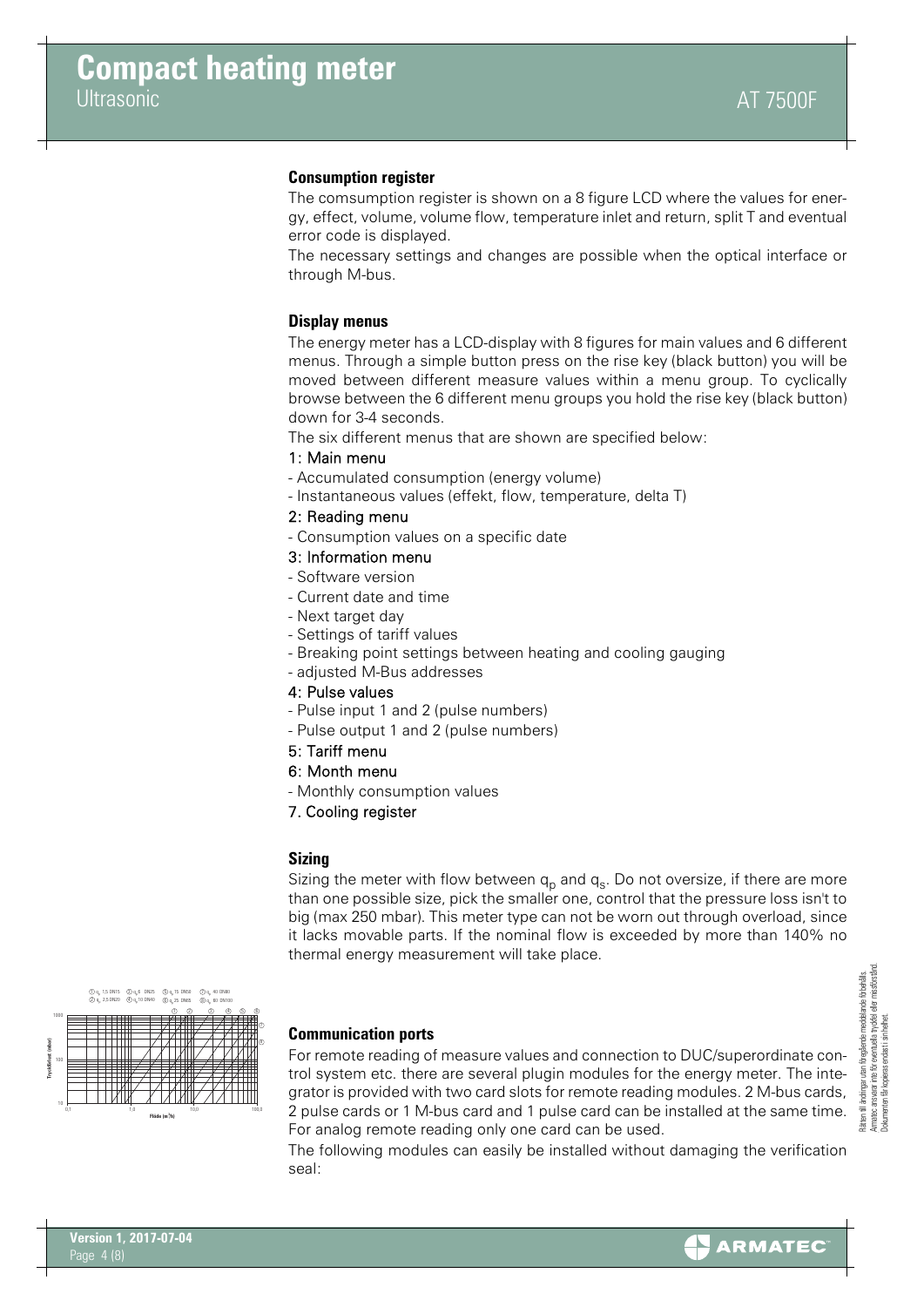# **Compact heating meter**

**Ultrasonic** 

# M-bus module according to EN 13757, AT 7275EW-M

For remote reading through the M-bus of the meter's effect, flow, temperature etc. It's done though the module's primary or secondary address with a M-Bus master or a level converter (300 or 2400 Baud.). The primary address is, when newly installed, set to "000" in port 1 (right slot) and last two digits in serial number for port 2 (left slot). This can be changed to an address from "001" to "250". The secondary address represents the meter's manufacturing number in a 8 figure serial number. Both addresses can be programmed in the meter or through the Mbuss loop and service software Izar Mobile.

If AT 7500F is rebuilt to battery operation, it is reocommended to set the M-Bus to read the meter at most once per hour.

# Analog module, AT 7275EW-AN

For remote reading through analod 4-20mA signal with two programmable passive outputs, used for frequent measure readings.

### Remote reading output/pulse input AT 7275EW-P

For remote reading through pulse of the meter's volume and/or heat quantity. The meter has two open-collector connections bounce free for counting of pulses in an external counter or superordinate systems. By delivery the heating meter is configured with 2 outputs.

### Optical interface

An optical data port are also available as a standard and can be used for reading or parameterizethe gauge through a PC and service soft ware (e.g. IzarSet).

### **Remove reading / pulse output**

| opechication puise output |                           |
|---------------------------|---------------------------|
| Pulse length              | roughly 125 ms $+/- 10\%$ |
| Max voltage               | 3-30 V DC                 |
| Max current               | 0.02 A                    |

# **Pulse value**

| Nominal size $q_{n}$ | <b>Pulse value</b> | <b>Pulse value</b>                 |
|----------------------|--------------------|------------------------------------|
| $(m^3/h)$            | <b>Energy</b>      | <b>Volume</b>                      |
| $1.5$ to $10$        | 1 kWh (0,001 MWh)  | 10 liters (0,010 m <sup>3</sup> )  |
| 15 to 60             | l kWh (0.001 MWh)  | 100 liters (0.100 m <sup>3</sup> ) |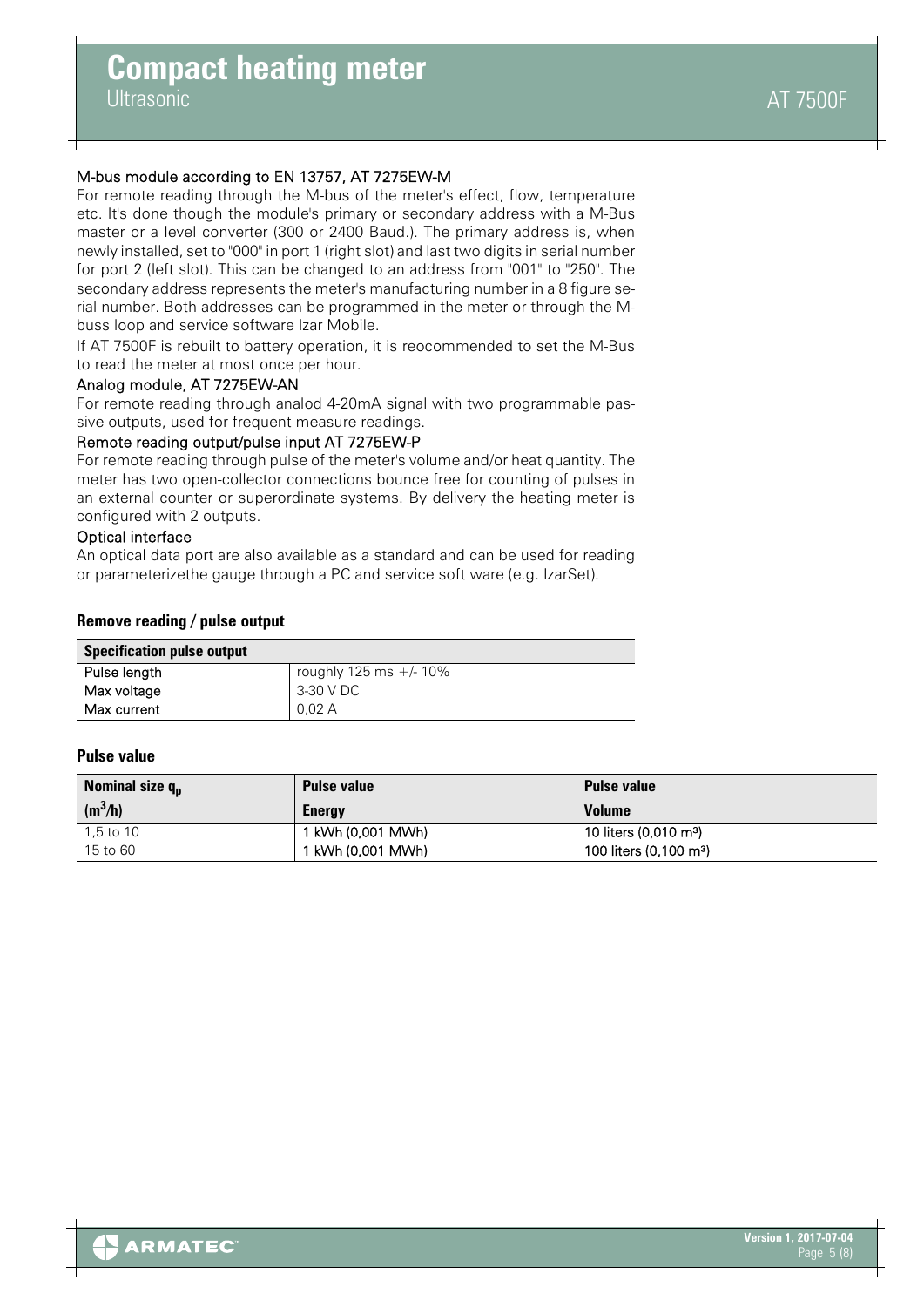### **Accessories and options**

| <b>Accessories</b>                                                                    | Order number                       |
|---------------------------------------------------------------------------------------|------------------------------------|
| Couplings (2 per meter)                                                               | AT 7056A15, 7056-20 /-25 /-40      |
| for G 3/4 (is also a part of the installation kit below) - G 2                        | $\times$ 2 st                      |
| Stainless steel thermal well G 1/2                                                    |                                    |
| 45 mm (is also a part of the installation kit below)                                  | AT 7279-45 (1st DN15-20, 2st DN25) |
| 52 mm                                                                                 | AT 7279-52 (2st DN40)              |
| 85 mm                                                                                 | AT 7279-85 (2st DN50-100)          |
| <b>Ball valve</b> with inner thread. for 27,5 alternatively 45 mm temperature sensors | Se AT 7278                         |
| Nickel-plated brass. G 1/2-G 1                                                        |                                    |
| Installation kit for qp 1,5 (DN 15). Contains:                                        | AT 7299-15INST                     |
| - 2 G 3/4 meter couplings with gaskets                                                |                                    |
| - 1 thermal well (45 mm)                                                              |                                    |
| - 1 110 mm spud                                                                       |                                    |
| Installation kit for qp 2,5 (DN 20). Contains:                                        | AT 7299-20INST                     |
| - 2 G 1 meter couplings with gaskets                                                  |                                    |
| - 1 thermal well (45 mm)                                                              |                                    |
| - 1 130 mm spud                                                                       |                                    |
| <b>Transition piece</b>                                                               | AT 7055R20-25                      |
| to obtain 130 mm G 1 build length from 110 mm G 3/4                                   |                                    |
|                                                                                       |                                    |

### **Accessories and options**

| <b>Remote reading modules</b>                                           |                 |
|-------------------------------------------------------------------------|-----------------|
| M-Bus module for remote reading according to interface EN 13757-3       | AT 7275EW-M     |
| Pulse module for remote reading via open collector pulse                | AT 7275EW-P     |
| Analog signal for communication through analog signal 4-20 mA           | AT 7275EW-AN    |
|                                                                         |                 |
| Spare parts                                                             |                 |
| <b>Temperature sensor</b> paired Pt 500, cable length 2 m. Length 45 mm | AT 7276-45PT500 |
| Batteri 3,6 volt battery for battery powered unit                       | AT 7500F-BAT    |
|                                                                         |                 |

### **Accessories and options**

| <b>Options</b>                  |          |
|---------------------------------|----------|
| Compact meter                   |          |
| - in flanged performance *)     | AT 7500F |
| *) See the section how to order |          |

### **Installation**

erDuring the meter installation it should be taken in to account that the measuring is done correctly metrologically, and that it is service and reading friendly. The flow meter should be mounted in the pipe line that has the lower temperature, i.e. for heating systems in the return pipe and in cooling systems in the inlet pipe. If the meter is installed on the wrong pipe line the meter is no longer type approved, the measured values are not trustworthy, faulty or they may be missing entirely. During installation in the wrong pipe line the error code "E3" will be shown. Some configuration adjustment of installation in warm pipe line can not be done, a new meter has to be ordered.

The flow meter can be mounted both horizontally and vertically. A straight line before or after the meter isn't necessary, but a calm undisturbed straight line of 3xDN before the meter is recommended to obtain a good and stable flow profile.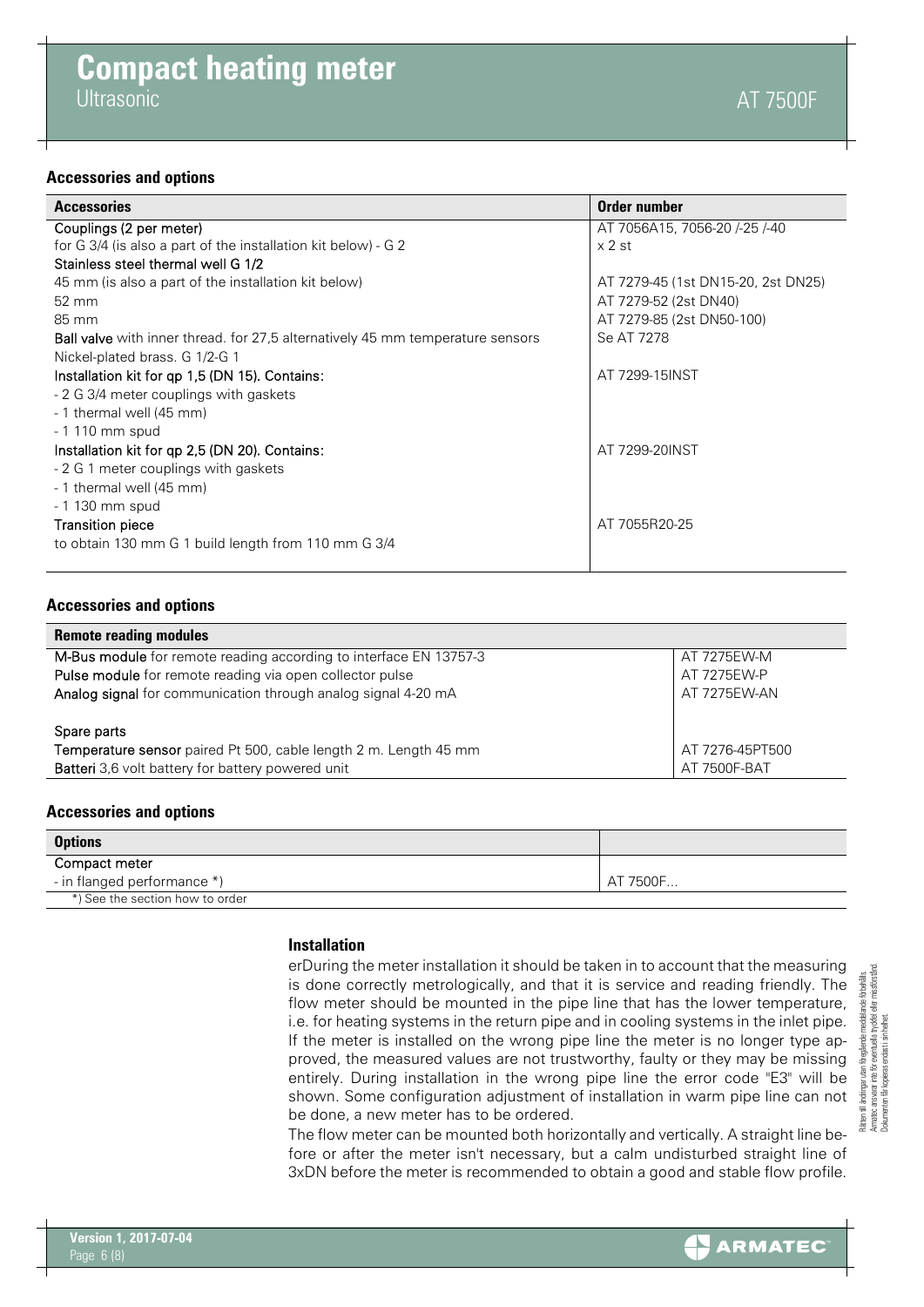**Ultrasonic** 

The flow meter should be placed on a low point to prevent the effect of air in the system. The placement of the flow meter should also not be directly after a vent or before a pump. It is recommended to install a shut down valve before and after the meter to facilitate an possible replacement of the meter. The meter is recommended to be installed horizontally with the meter pipe tilted 45° to the side.

*Note! Meters with threaded connection is only intended for flat seal with required water meter couplings and fiber gaskets, e.g. AT 7056. Threaded joint with, as an example, flax or corresponding seal can not be used.*

By media temperature over 90°C, or by contant high surrounding temperature (over  $55^{\circ}$ C) the electronic parts (integrator) should be mounted in an environment with room temperature. The standard performance has a 1,5 m between integrator and flow sensor. This cable can not be cut or spliced since the integrator and flow sensor are calibrated and certified as a unit. If the cable is cut the compact meter will not work and will need to be replaced by a new compact meter. The integrator is prepared for wall mounting.

Thermowell is used for mounting in G 1/2 pipe sleeve is used with advantages lika: For working protection and facilitate replacement of temperature sensor without needing to drain the system. In the DN15 and DN20, one temperature sensor is already pre-mounted in the flow sensor.

Connection of temperature sensors with dual wire connection.

The sensors are marked with blue and red color marking respectively for mounting in cold and hot flow line respectively. The sensor's/thermal well's tip should be placed in the middle of the flow.

For detailed information please see the installation section.

### **Maintenance and spare parts**

The meter has a NOWA compatible verification for revision of an accredited cotrol body or laboratorium after expiration time.

The replaceable units in the meter is the remote reading module and the temperature sensor.

### **Marking**

Manufacturing, type designation "EW 773", manufacturing number, manufacturing year, flow data, flow direction, temperature range, class IP, CE marked ad LEI certification number.

#### **How to order compact meter**

| Flanged performance, corded operation, installation in colder pipe lines |     |                |           |                |
|--------------------------------------------------------------------------|-----|----------------|-----------|----------------|
| AT-no                                                                    | qp  | Length<br>(mm) | <b>DN</b> | <b>Comment</b> |
| 7500FG15-1,5                                                             | 1,5 | 110            | 15        |                |
| 7500FG20-2,5-130                                                         | 2,5 | 130            | 20        |                |
| 7500FG25-6                                                               | 6   | 260            | 25        |                |
| 7500FG40-10                                                              | 10  | 300            | 40        |                |